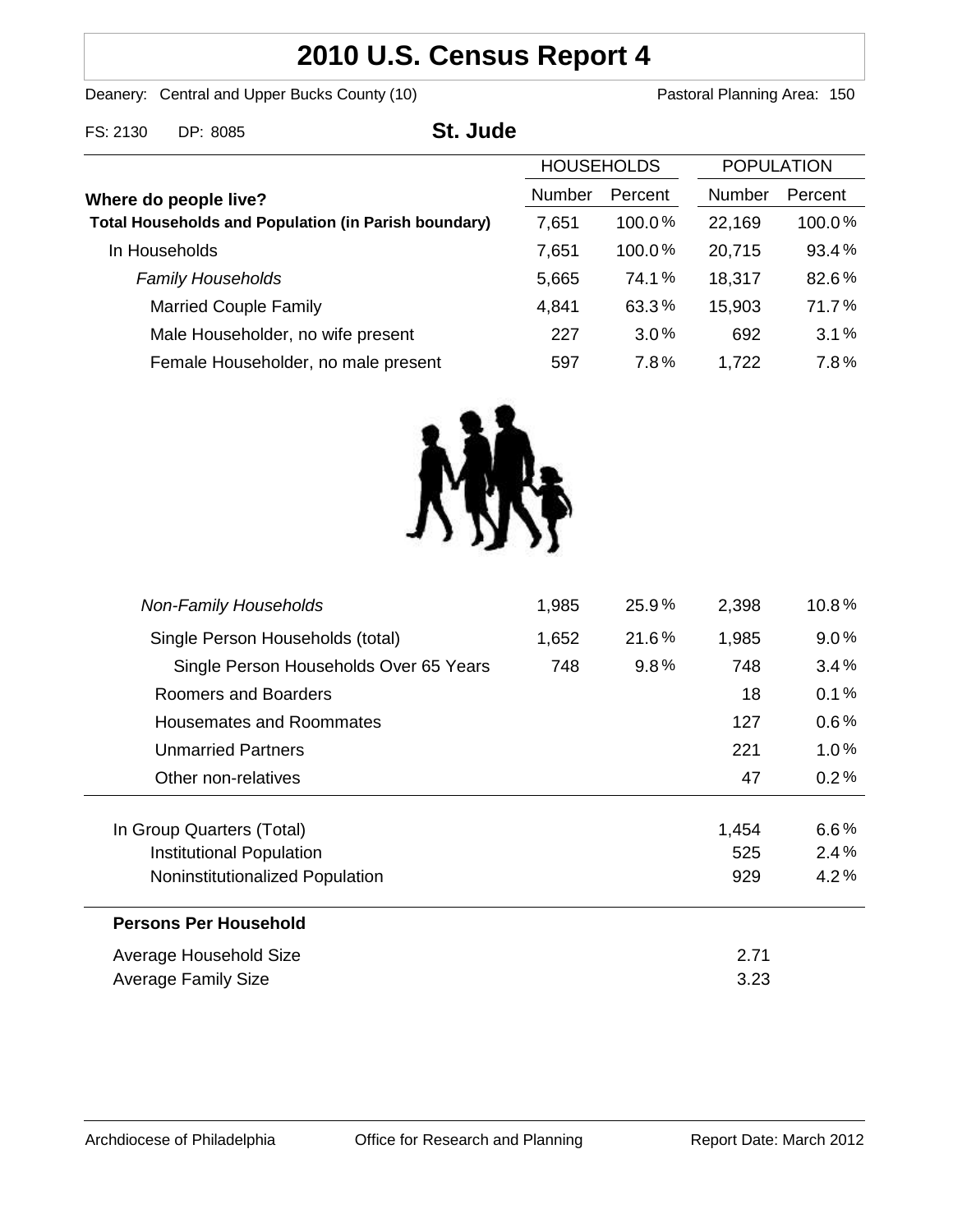# **2010 U.S. Census Report 4**

Deanery: Central and Upper Bucks County (10) Deanery: Central and Upper Bucks County (10)

FS: 2130 DP: 8085 **St. Jude**

|                                                      |                | <b>POPULATION</b> |  |
|------------------------------------------------------|----------------|-------------------|--|
| Where do Children - Under Age 18 Live?               | Number         | Percent           |  |
| Total Children - Under Age 18 (in Parish boundary)   | 5,599          | 100.0%            |  |
| In Households                                        | 5,572          | 99.5%             |  |
| Householder or spouse is under 18                    | 0              | 0.0%              |  |
| With Related:                                        |                |                   |  |
| Married-Couple Family                                | 4,667          | 83.3%             |  |
| Male Householder, No Wife Present                    | 185            | 3.3%              |  |
| Female Householder, No Husband Present               | 498            | 8.9%              |  |
| <b>Other Related Householder</b>                     | 41             | 0.7%              |  |
| <b>With Non-Relatives</b>                            | 49             | 0.9%              |  |
| <b>Grandparent Householder</b>                       | 132            | 2.4%              |  |
| In Group Quarters                                    | 27             | 0.5%              |  |
| Institutionalized population                         | 25             | 0.4%              |  |
| Noninstitutionalized population                      | 1              | 0.0%              |  |
| Where do Adults - Age 65 and Older - Live?           |                |                   |  |
| Total Adults - Age 65 and Older (in Parish boundary) | 2,903          | 100.0%            |  |
| In Households                                        | 2,778          | 95.7%             |  |
| Family Households:                                   | 1,958          | 67.4%             |  |
| Is Householder or Spouse                             | 1,727          | 59.5%             |  |
| With Other Relative Householder                      | 24             | 0.8%              |  |
| With Non-Related Householder                         | $\overline{7}$ | 0.2%              |  |
| is Parent                                            | 121            | 4.2%              |  |
| is Parent-in-Law                                     | 79             | 2.7%              |  |
| In Non-family Households:                            | 821            | 28.3%             |  |
| Male Living Alone                                    | 192            | $6.6\%$           |  |
| Male not Living Alone                                | 12             | 0.4%              |  |
| Female Living Alone                                  | 555            | 19.1%             |  |
| Female not Living Alone                              | 22             | 0.8%              |  |
| Other                                                | 39             | 1.3%              |  |
| In Group Quarters                                    | 124            | 4.3%              |  |
| Institutionalized population                         | 123            | 4.3%              |  |
| Noninstitutionalized population                      | 1              | 0.0%              |  |
| Housing Units in the Parish boundary                 |                |                   |  |
| <b>Total Housing Units</b>                           | 7,939          | 100.0%            |  |
| Occupied                                             | 7,651          | 96.4%             |  |
| Owner-Occupied                                       | 6,650          | 83.8%             |  |
| Renter-Occupied                                      | 1,001          | 12.6%             |  |
| Vacant                                               | 288            | 3.6%              |  |

Archdiocese of Philadelphia **Office for Research and Planning** Report Date: March 2012